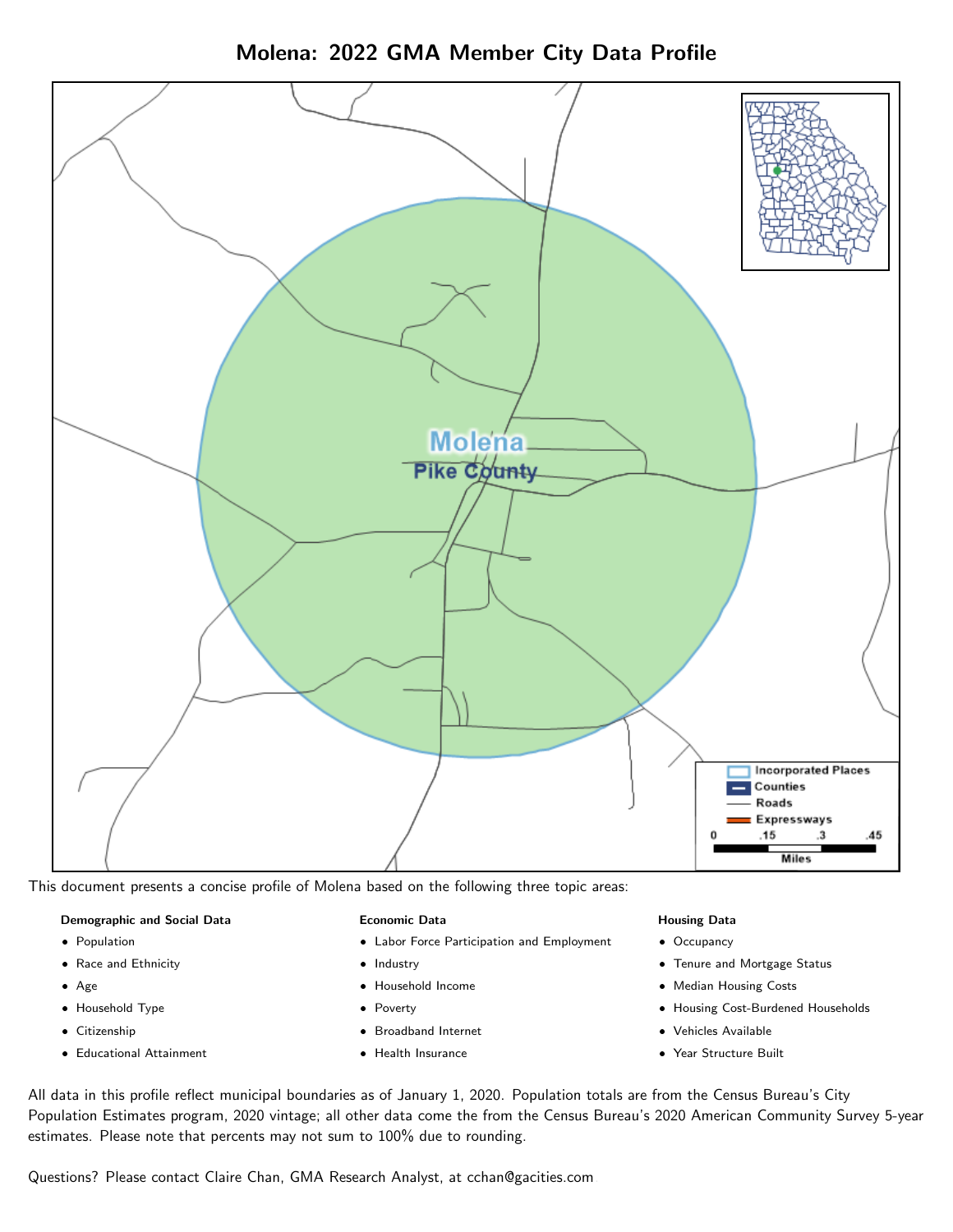# Molena: Demographic and Social





### **Citizenship**

| Native Born<br>100% |  |
|---------------------|--|

Race and Ethnicity



Source: U.S. Census Bureau, City Population Estimates, 2020 vintage Source: American Community Survey, 2020 5-year estimates, table B03002

## Household Type



Source: American Community Survey, 2020 5-year estimates, table B01001 Source: American Community Survey, 2020 5-year estimates, table B11001

#### Educational Attainment



Source: American Community Survey, 2020 5-year estimates, table B05002 Source: American Community Survey, 2020 5-year estimates, table B15002

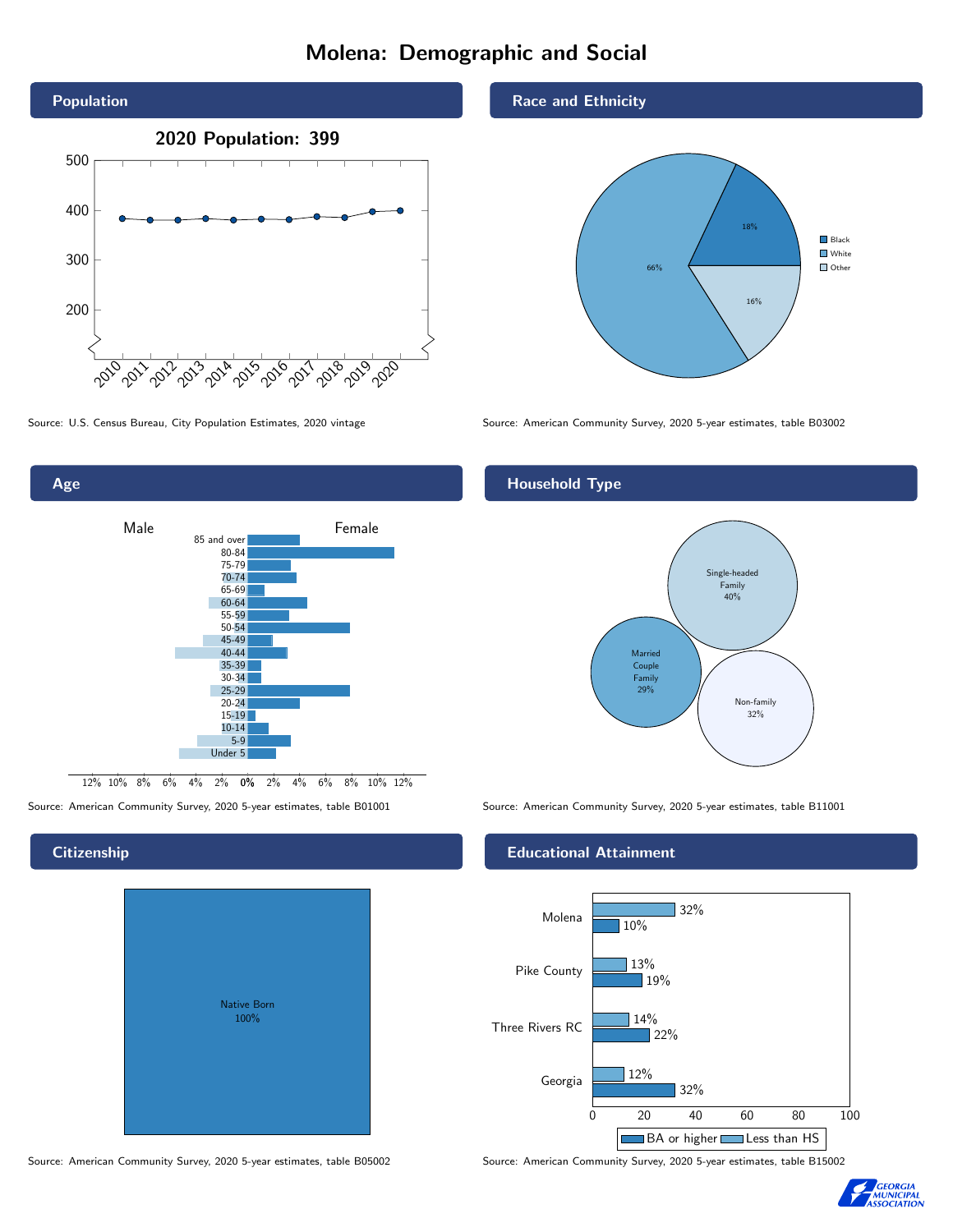# Molena: Economic







Source: American Community Survey, 2020 5-year estimates, table B23001 Note: Unemployment rate is based upon the civilian labor force.



Source: American Community Survey, 2020 5-year estimates, tables B19013 and B19025 Source: American Community Survey, 2020 5-year estimates, table B17010



Industry

Poverty

| Agriculture, forestry, fishing and hunting, and mining      | $4\%$ |  |
|-------------------------------------------------------------|-------|--|
| Construction                                                | 12%   |  |
| Manufacturing                                               | 22%   |  |
| <b>Wholesale Trade</b>                                      | 11%   |  |
| Retail Trade                                                | 9%    |  |
| Transportation and warehousing, and utilities               |       |  |
| Information                                                 |       |  |
| Finance and insurance, real estate, rental, leasing         |       |  |
| Professional, scientific, mgt, administrative, waste mgt    |       |  |
| Educational services, and health care and social assistance |       |  |
| Arts, entertainment, recreation, accommodation, food        | $4\%$ |  |
| service                                                     |       |  |
| Other services, except public administration                |       |  |
| Public administration                                       |       |  |

Source: American Community Survey, 2020 5-year estimates, table C24030

### Georgia Three Rivers RC Pike County Molena 14%  $15%$ 9% 19%  $\sqrt{20\%}$  $\sqrt{20\%}$ 10% 14%

0 20 40 60 80 100

Total Population Children

## **Health Insurance**



Source: American Community Survey, 2020 5-year estimates, table B28002 Source: American Community Survey, 2020 5-year estimates, table B18135